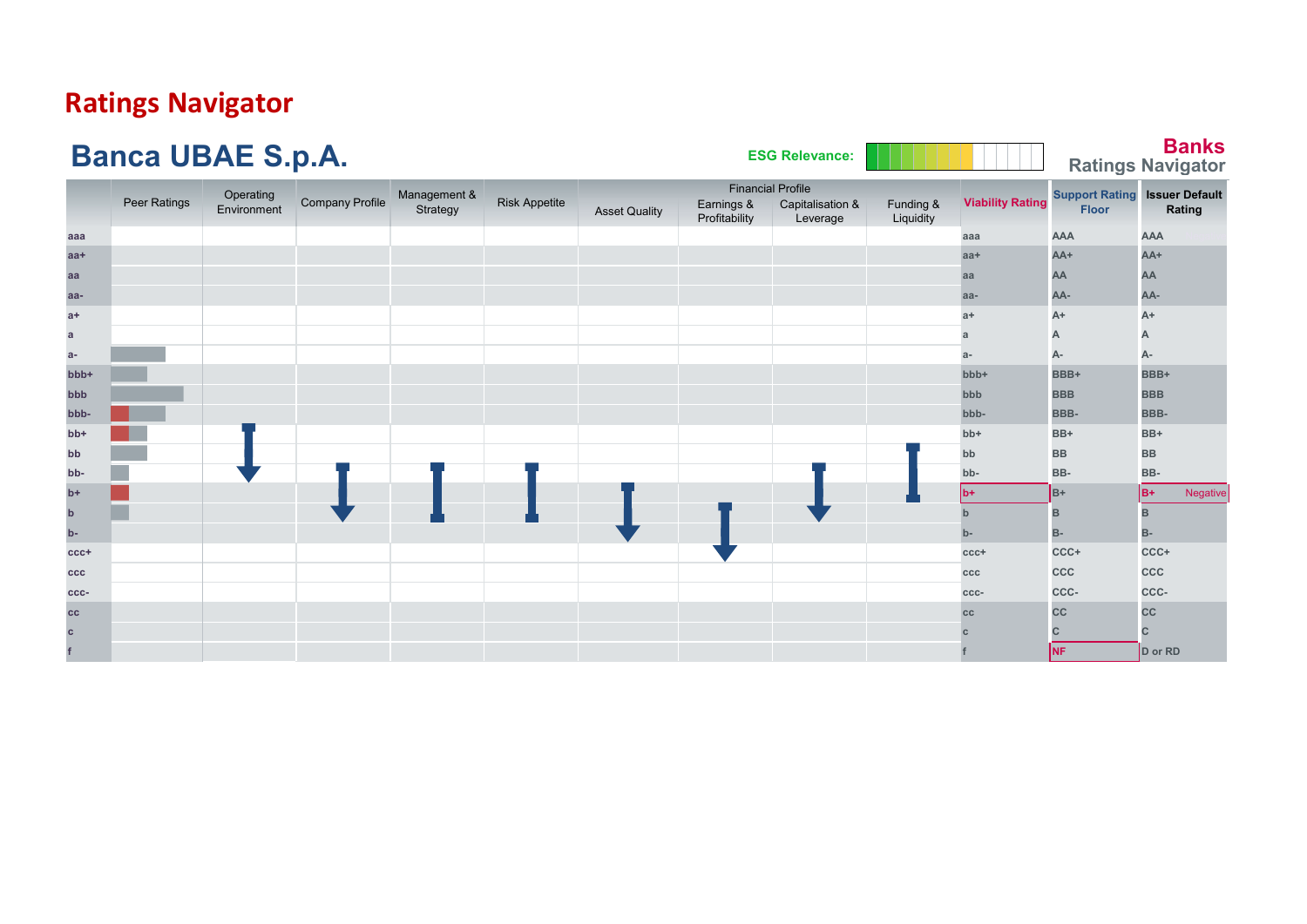## **Environmental, Social and Governance Considerations**

### **FitchRatings Banca UBAE S.p.A.**

### **Credit-Relevant ESG Derivation**

Banca UBAE S.p.A. has exposure to compliance risks including fair lending practices, mis-selling, repossession/foreclosure practices, consumer data protection (data security) but this has exposure to compliance risks inclu Banca UBAE S.p.A. has 5 ESG potential rating drivers very low impact on the rating.

Governance is minimally relevant to the rating and is not currently a driver.



ESG scores range from 1 to 5 based on a 15-level color gradation. Red (5) is

**The Environmental (E), Social (S) and Governance (G) tables** break out the individual components of the scale. The right-hand box shows the aggregate E, S, or G score. General Issues are relevant across all markets with Sector-Specific Issues unique to a particular industry group. Scores are assigned to each sector-specific issue. These scores signify the credit-relevance of the sector-specific issues to the issuing entity's overall credit rating. The Reference box highlights the factor(s) within which the corresponding ESG issues are

### **Environmental (E)**

| <b>General Issues</b>                                         | E Score        | <b>Sector-Specific Issues</b>                                                                                                                            | Reference                                                               | <b>E</b> Scale |  |
|---------------------------------------------------------------|----------------|----------------------------------------------------------------------------------------------------------------------------------------------------------|-------------------------------------------------------------------------|----------------|--|
| GHG Emissions & Air Quality                                   |                | n.a.                                                                                                                                                     | In.a.                                                                   | 5              |  |
| <b>Energy Management</b>                                      |                | n.a.                                                                                                                                                     | In.a.                                                                   |                |  |
| Water & Wastewater Management                                 |                | n.a.                                                                                                                                                     | In.a.                                                                   |                |  |
| Waste & Hazardous Materials<br>Management; Ecological Impacts |                | n.a.                                                                                                                                                     | In.a.                                                                   |                |  |
| <b>Exposure to Environmental</b><br>Impacts                   | $\overline{2}$ | Impact of extreme weather events on assets and/or operations and<br>corresponding risk appetite & management; catastrophe risk; credit<br>concentrations | Company Profile; Management &<br>Strategy; Risk Appetite; Asset Quality |                |  |

### **Social (S)**

**Governance (G)**

Management Strategy Governance Structure Group Structure Financial Transparency

**General Issues**

| <b>General Issues</b>                                            | S Score | <b>Sector-Specific Issues</b>                                                                                                                                    | Reference                                                                          |   | <b>S</b> Scale |
|------------------------------------------------------------------|---------|------------------------------------------------------------------------------------------------------------------------------------------------------------------|------------------------------------------------------------------------------------|---|----------------|
| Human Rights, Community<br>Relations, Access & Affordability     |         | Services for underbanked and underserved communities: SME and<br>community development programs; financial literacy programs                                     | Company Profile; Management &<br>Strategy: Risk Appetite                           | 5 |                |
| Customer Welfare - Fair<br>Messaging, Privacy & Data<br>Security |         | Compliance risks including fair lending practices, mis-selling,<br>repossession/foreclosure practices, consumer data protection (data<br>security)               | Operating Environment; Company<br>Profile; Management & Strategy; Risk<br>Appetite |   |                |
| Labor Relations & Practices                                      |         | Impact of labor negotiations, including board/employee compensation<br>and composition                                                                           | Company Profile; Management &<br>Strategy                                          |   |                |
| Employee Wellbeing                                               |         | n.a.                                                                                                                                                             | n.a.                                                                               |   |                |
| <b>Exposure to Social Impacts</b>                                |         | Shift in social or consumer preferences as a result of an institution's<br>social positions, or social and/or political disapproval of core banking<br>practices | Company Profile; Financial Profile                                                 |   |                |

Board independence and effectiveness; ownership concentration; protection of creditor/stakeholder rights; legal /compliance risks; business continuity; key person risk; related party transactions Organizational structure; appropriateness relative to business model;

**Sector-Specific Issues**

Quality and frequency of financial reporting and auditing processes 3

Operational implementation of strategy

3

3

**G Score**

3

opacity; intra-group dynamics; ownership

# **The Credit-Relevant ESG Derivation table** shows the overall ESG score. This of the issuing entity's credit rating (corresponding with scores of 3, 4 or 5) and provides a brief explanation for the score. 5 3

Management & Strategy Management & Strategy; Earnings & Profitability; Capitalisation & Leverage

Company Profile Management & Strategy

**Reference**

**G Scale**

score signifies the credit relevance of combined E, S and G issues to the entity's credit rating. The three columns to the left of the overall ESG score summarize the issuing entity's sub-component ESG scores. The box on the far left identifies some of the main ESG issues that are drivers or potential drivers

**How to Read This Page**

captured in Fitch's credit analysis.

most relevant and green (1) is least relevant.

**Classification** of ESG issues has been developed from Fitch's sector ratings criteria. The General Issues and Sector-Specific Issues draw on the classification standards published by the United Nations Principles for Responsible Investing (PRI) and the Sustainability Accounting Standards Board (SASB).

**Sector references** in the scale definitions below refer to Sector as displayed in the Sector Details box on page 1 of the navigator.

#### Irrelevant to the entity rating and irrelevant to the sector. **CREDIT-RELEVANT ESG SCALE How relevant are E, S and G issues to the overall credit rating?** 5 Highly relevant, a key rating driver that has a significant impact on the rating on an individual basis. Equivalent to "higher" relative importance within Navigator. 4 Relevant to rating, not a key rating driver but has an impact on the rating in combination with other factors. Equivalent to "moderate" relative importance within Navigator. 3 Minimally relevant to rating, either very low impact or actively managed in a way that results in no impact on the entity rating. Equivalent to "lower" relative importance within Navigator. 2

Unless otherwise disclosed in this section, the highest level of ESG credit relevance is a score of '3'. This means ESG issues are creditneutral or have only a minimalcredit impact on the entity, either due to their nature or the way in which they are being managed by the entity. For more information on Fitch's ESG Relevance Scores, visitwww.fitchratings.com/esg.

### **Banks Ratings Navigator**